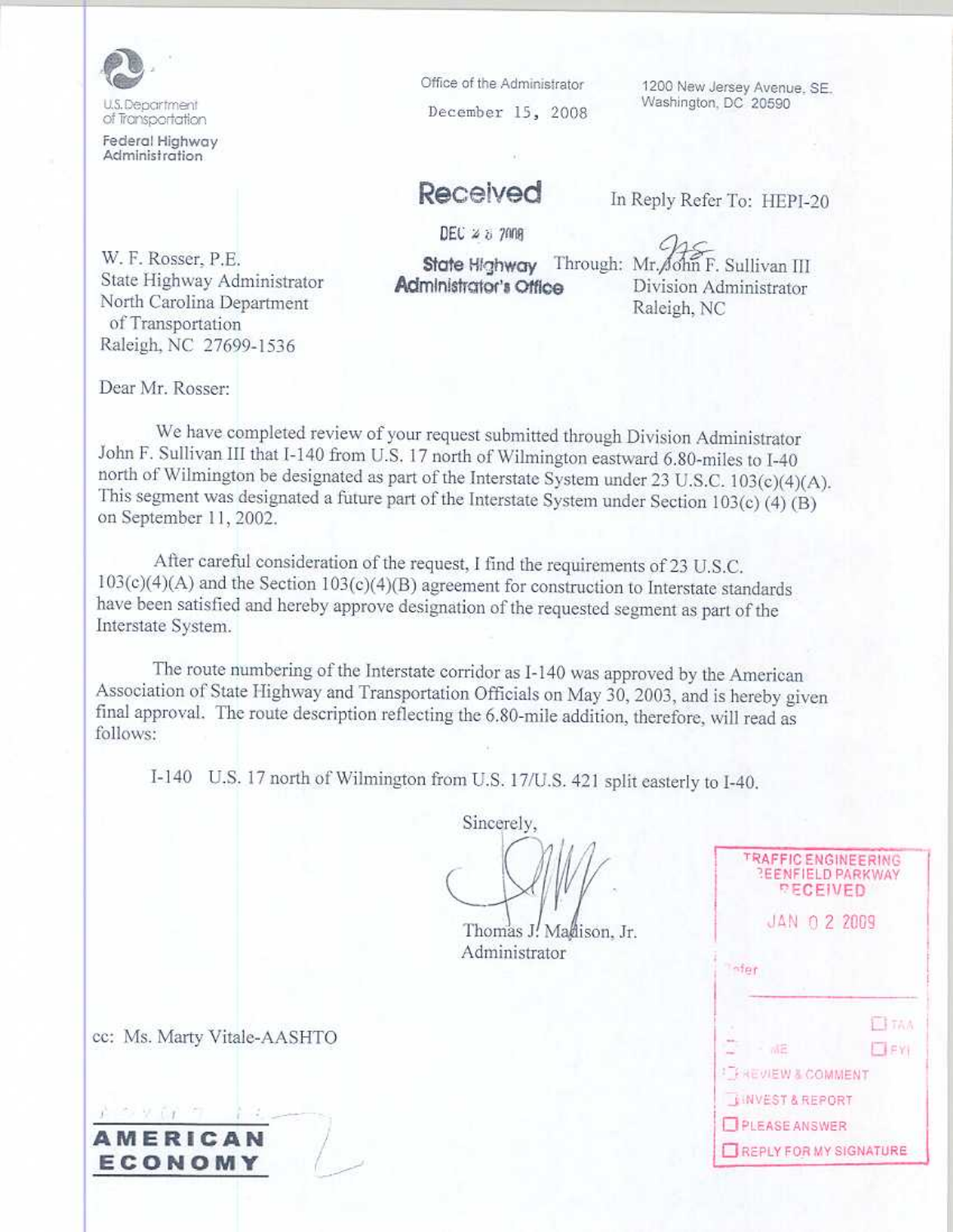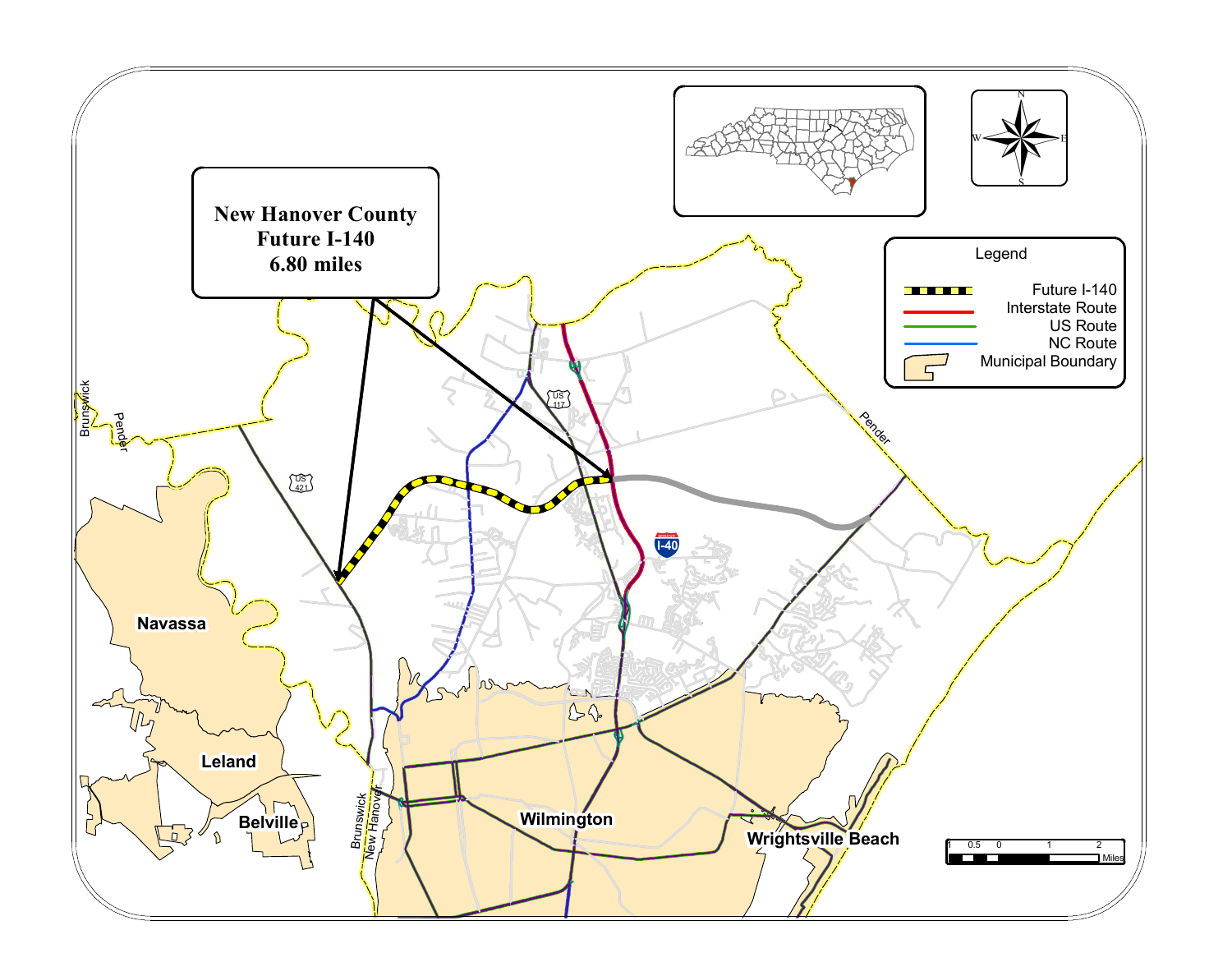**Ballot Results** 

## **& Analysis**

**for** 

**RN-08-03 -- Special Committee on US Route Numbering North Carolina Resubmission** 



**Wednesday, April 15, 2009** 

**Powered by Vovici EFM** 

**[www.vovici.com](http://www.vovici.com/)** 

# **Executive Summary**

This report contains a detailed statistical analysis of the results to the Ballot titled RN-08-03 -- Special Committee on US Route Numbering North Carolina Resubmission. The results analysis includes answers from all respondents who took the Ballot in the 31 day period from Wednesday, November 12, 2008 to Friday, December 12, 2008. 4 completed responses were received to the Ballot during this time.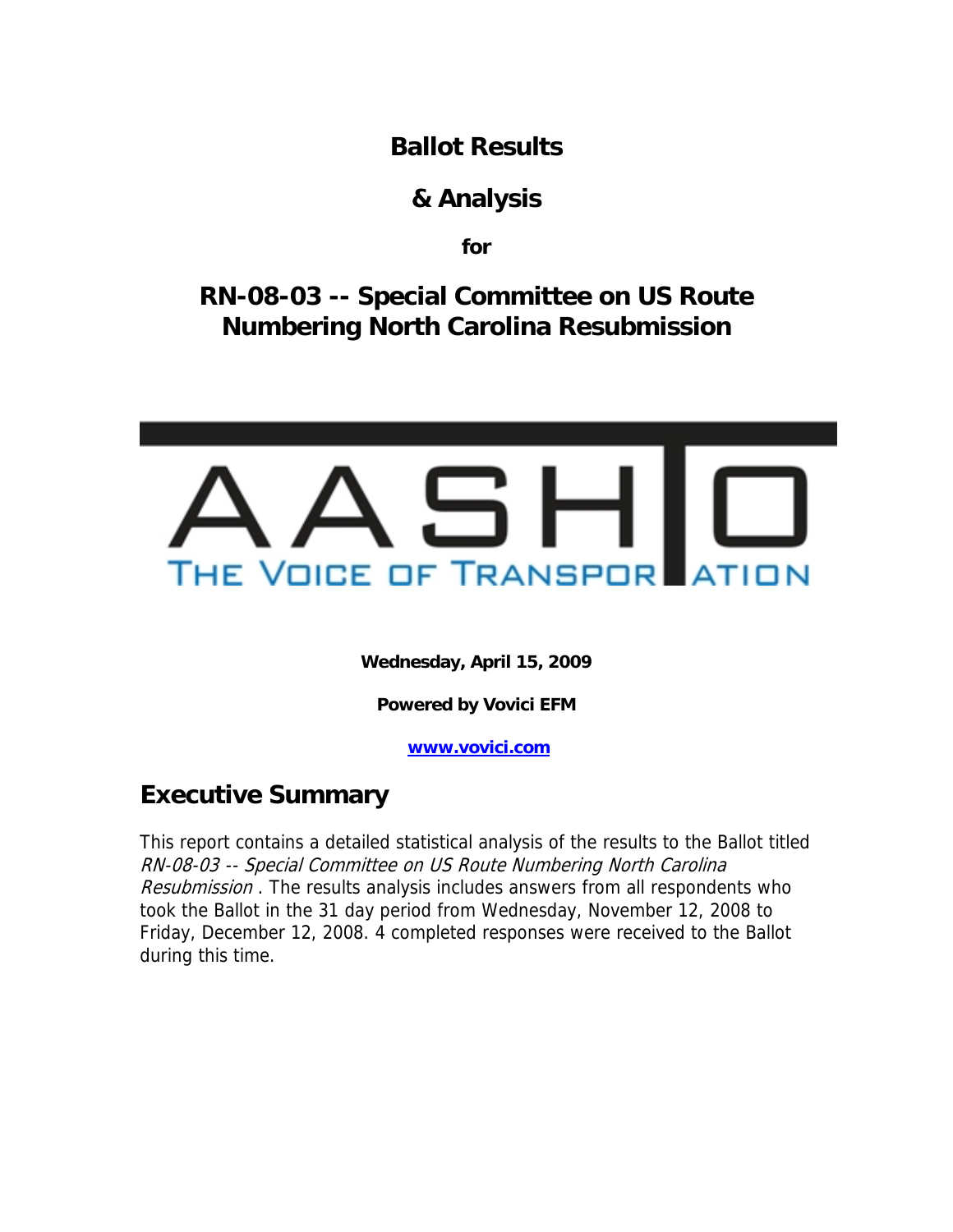# **Ballot Results & Analysis**

**Ballot:** RN-08-03 -- Special Committee on US Route Numbering North Carolina Resubmission **Author:** mvitale@aashto.org **Filter: Responses Received:** 4

#### **1) Please Select the Special Committee on US Route Numbering Regional Representative Completing this Ballot**

| <b>Response</b>          | <b>Count Percent</b> |
|--------------------------|----------------------|
| Reg. I - K Sweeney, ME 1 | 25.0%                |
| Reg. 2 - D Vaughn, AL    | 25.0%                |
| Reg. 3 - K Keith, MO     | 25.0%                |
| Reg. 4 - C. Nelson, OR   | 25.0%                |

#### **2.1) I-73(North Carolina)**

| Response               | <b>Count Percent</b> |
|------------------------|----------------------|
| Approve                | 100.0%               |
| Disapprove             | 0.0%                 |
| Conditional Approval 0 | 0.0%                 |

#### **2.2) I-140(North Carolina)**

| Response                          | Count   Percent |
|-----------------------------------|-----------------|
| Approve                           | 100.0%          |
| Disapprove                        | 0.0%            |
| Conditional Approval <sup>o</sup> | 0.0%            |